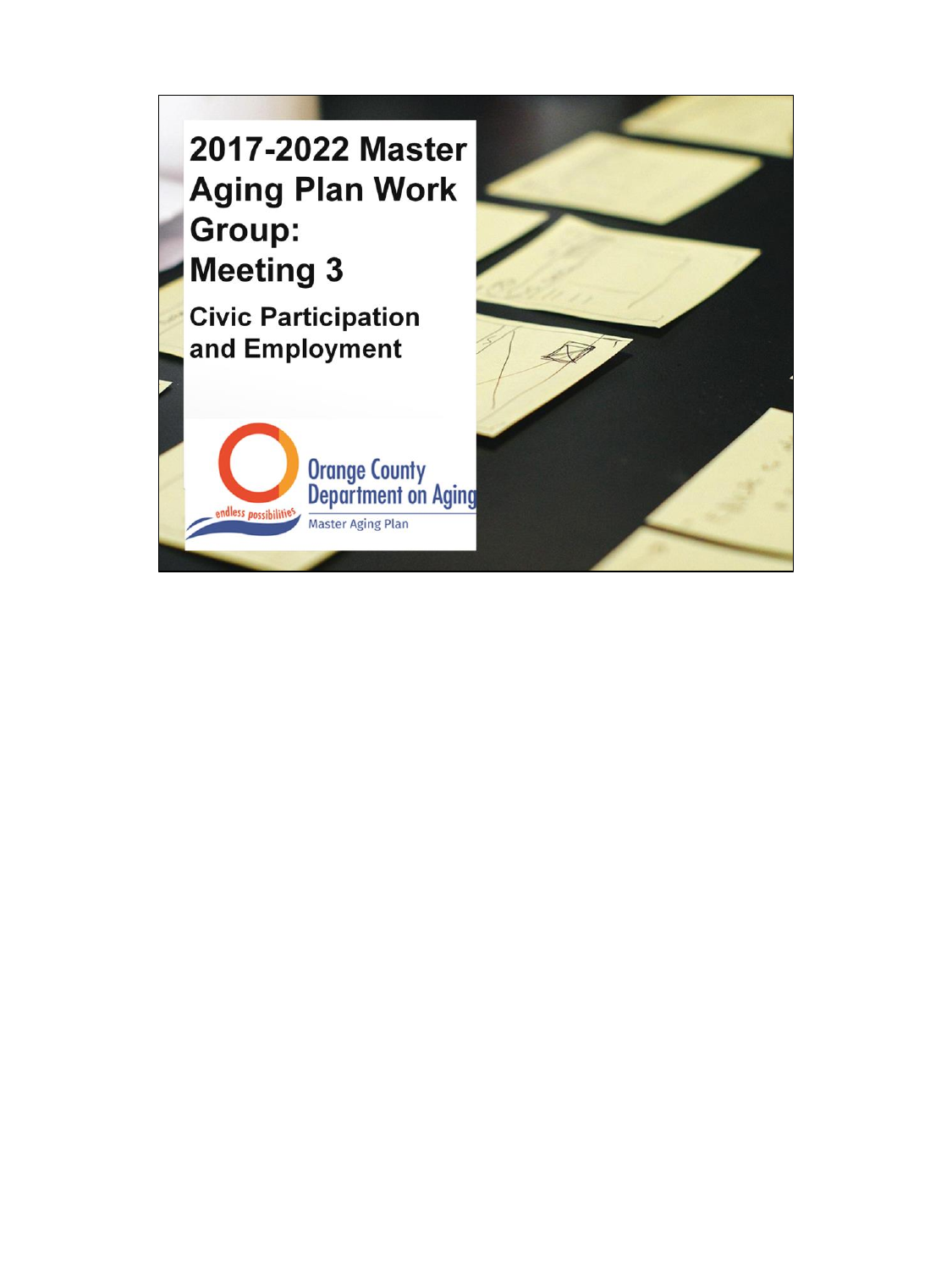

Here's what we're going to be doing today:

- We are first going to take a look at the work we have already done and look forward to our upcoming meetings.
- We are going to stay together this week to discuss the key issues we have already identified, create objectives, and finalize our goal statement.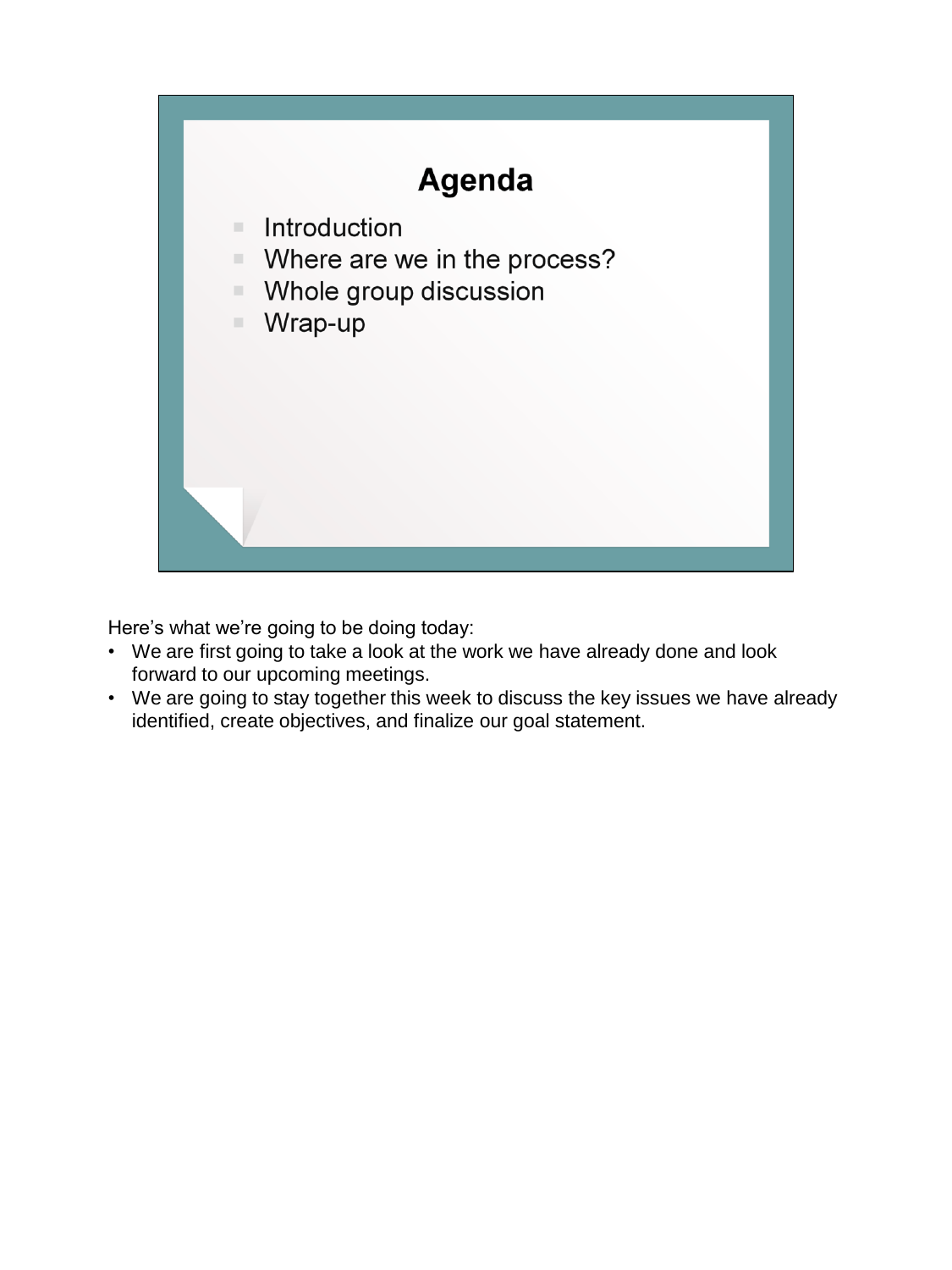## **Discussion Ground Rules**

- There are no bad ideas or solutions.
- Participate! We want to hear from everyone.
- Listen respectfully to others.
- Mind the allotted time on the agenda.
- Use plain language (limit acronyms and jargon).
	- Assume best intentions.

Overview of discussion ground rules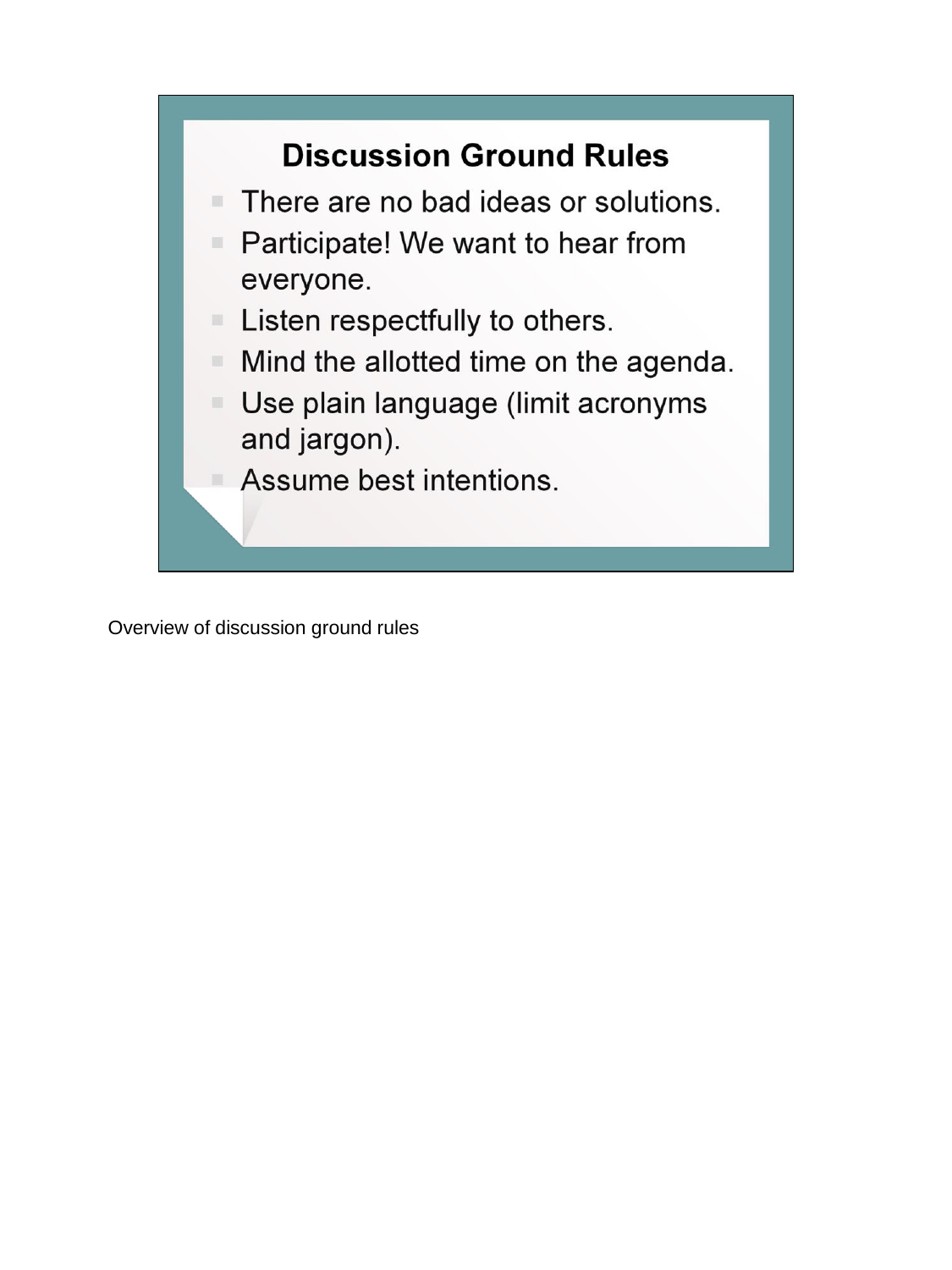

What have we done so far? We started our time together thinking about what we have already done in Orange County to promote civic participation and employment and what areas we wanted to focus on moving forward. During our last meeting, we talked more about what is already available and brainstormed other possible programs or resources for each "focus area". We also drafted our goal statement. For homework, we asked you all to be thinking about barriers and facilitators of success for these things strategies.

This week we're going to talk more about these barriers and facilitators of success and create objectives based on what we talk about. Each work group will have 3 to 5 objectives under their goal statement, and within those objectives we will have strategies and performance indicators so that we know how to and whether or not we have reached our objectives.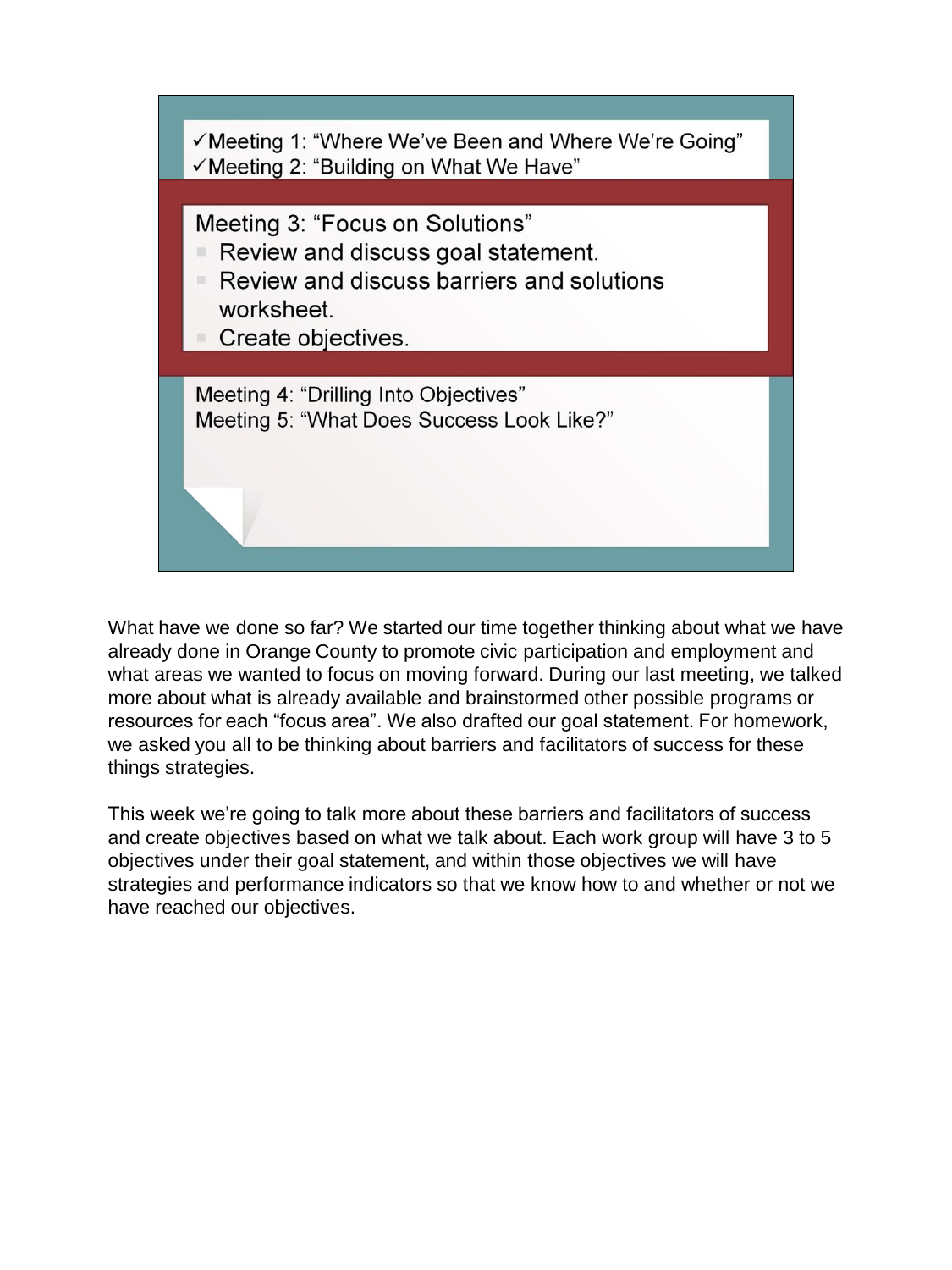

This is the goal our team drafted based on your feedback. We want to know if this resonates with you, but also want you to be aware that the goal statement, objectives, and other items we come up with may change in language before the end of this process. We want to ensure that the final version encompasses the spirit of what you all say, but do not want you to get too tied up in specific language or wording.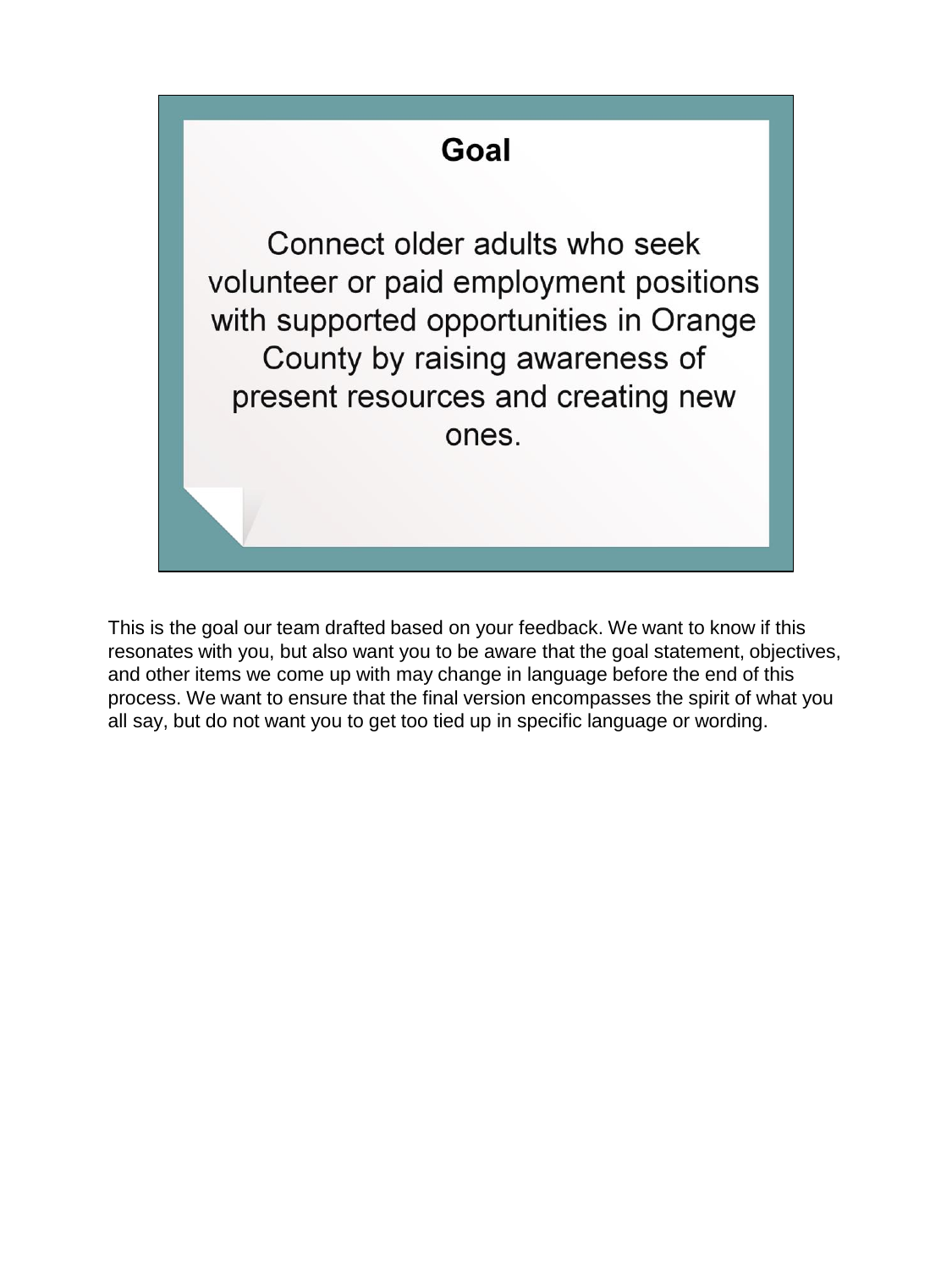

Based on notes from our last meeting and homework

- Review barriers and solutions and flesh out ideas. For example, if cost was a barrier, is seeking specific funding a solution we should add to the list? How can we detail our list of proposed solutions (ex: how many classes should we add? Per topic, per month?)
- Organize our ideas do any themes emerge? Can we create objectives from these themes?
- Review whole list.